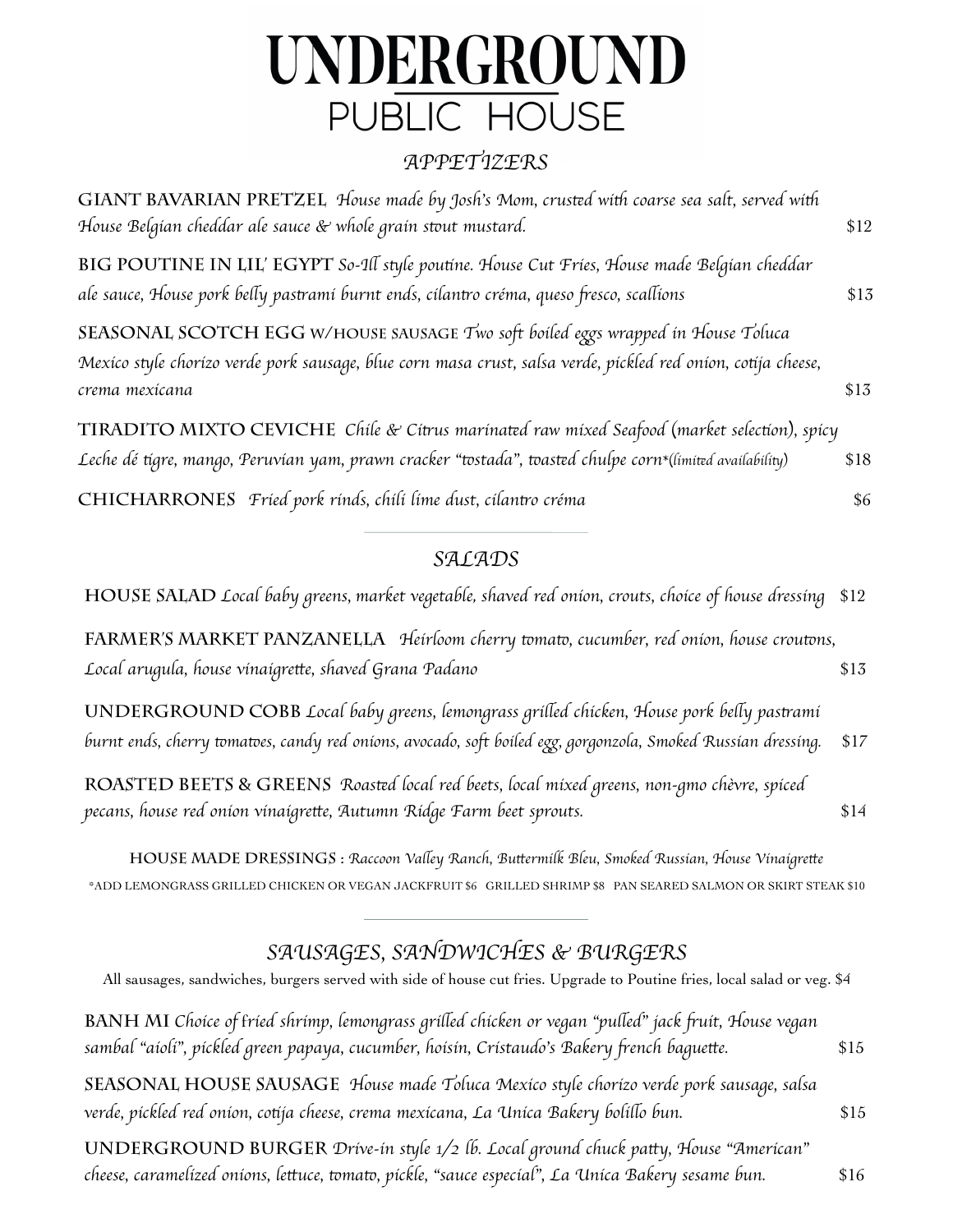| BACON BLEU BURGER 1/2 lb. Local ground chuck patty, House smoked slab bacon, Gorgonzola,                                                                                     |      |
|------------------------------------------------------------------------------------------------------------------------------------------------------------------------------|------|
| House stout mustard, Local lettuce, tomato, onion, pickle on La Unica Bakery sesame bun                                                                                      | \$17 |
| PORK SCHNITZEL SANDWICH Hand-pounded pork loin fritter, tomato, pickled red onion, Local<br>arugula, malt vinegar aioli, House stout mustard, on La Unica Bakery sesame bun. | \$16 |
| VEGAN FALAFEL BURGER House made chickpea & herb patty, Local lettuce, tomato, onion, pickle,<br>House vegan tzatziki, walnut romesco, on La Unica Bakery sesame bun          | \$15 |
| THEE P.B.R.-PORK BELLY REUBEN House smoked pork belly pastrami, House kimchi kraut, Jarlsberg<br>Swiss, House made smoked Russian dressing, on Scratch Brewing rye bread     | \$17 |
| BANH BÒ HUÊ Vietnamese Lemongrass Braised Beef w/spicy Bún Bò Huê consommé, melted Gruyère,                                                                                  |      |

pickled green papaya, crispy shallot, tamarind sambal aioli, herbs, Cristaudo's Bakery baguette \*(shellfish allergen) \$18

### *ENTREES*

| FRENCHED BONE-IN PORK CHOP Grilled 160z Local Double Rib pork chop, cauliflower & Meyer                                                                                                                       |      |
|---------------------------------------------------------------------------------------------------------------------------------------------------------------------------------------------------------------|------|
| lemon emulsion, gnocchi w/Flyway Farms mushrooms in brown butter, Gruyère, All Seasons Farm Veg.                                                                                                              | \$34 |
| POLLO A LA BRASA Peruvían style cítrus & herb marinated half Chicken grilled over oak, Ají verde,<br>Solterito w/fava beans, rocoto pepper, botija olive, onion & queso fresco, Yuca Frita w/Huancaina sauce. | \$30 |
| STEAK & FRITES Grilled 12 oz. Local Hanger steak, walnut & roasted red pepper romesco, House cut<br>potato frites, Gruyère & garlic, malt vinegar aioli                                                       | \$30 |
| PAN SEARED SALMON Mojo verde blackened Norwegian Salmon, Prosecco hollandaise, pan smashed<br>fingerling potato w/walnut romesco, local micro greens, All Seasons Farm Veg                                    | \$32 |
| GRILLED LOCAL STEAKS Local pasture raised beef, Yuzu green garlic butter, Yukon Gold mash w/                                                                                                                  |      |
| gorgonzola, crispy shallot, All Seasons Farm vegetables<br>8 oz Filet Mignon \$42 or 24 oz Ribeye                                                                                                             | \$52 |

#### *DESSERTS*

*Rota*t*onal Dessert Selec*t*ons, Please ask your server for current o*ff*erings*

#### *SIDES*

| SMALL HOUSE SALAD W/ ALL SEASONS FARM MIXED GREENS      |         | \$6        |
|---------------------------------------------------------|---------|------------|
| <b>HOUSE CUT FRIES</b>                                  |         | \$5        |
| GNOCCHI W/LOCAL ARUGULA & FLYWAY FAMILY FARMS MUSHROOMS | SM. \$8 | LG. \$14   |
| <b>GRILLED LOCAL ALL SEASONS FARM VEGETABLES</b>        |         | \$6        |
| <b>HOUSE MADE DRESSINGS &amp; AIOLI'S</b>               |         | \$1        |
| HOUSE BELGIAN CHEDDAR ALE SAUCE                         | SM. \$2 | \$4<br>LG. |

\*WE ALSO SOURCE LOCAL INGREDIENTS FROM SWEITZER FARM, COUNTRY SPROUT ORGANICS, BASS FARM, WENNEMAN'S MEATS & MORE \*GRATUITY OF 18% WILL BE ADDED FOR PARTIES OF 6 OR MORE

\*THERE IS A 3.99% PROCESSING FEE FOR ALL CREDIT CARD TRANSACTIONS. THERE IS NO CHARGE FOR CASH.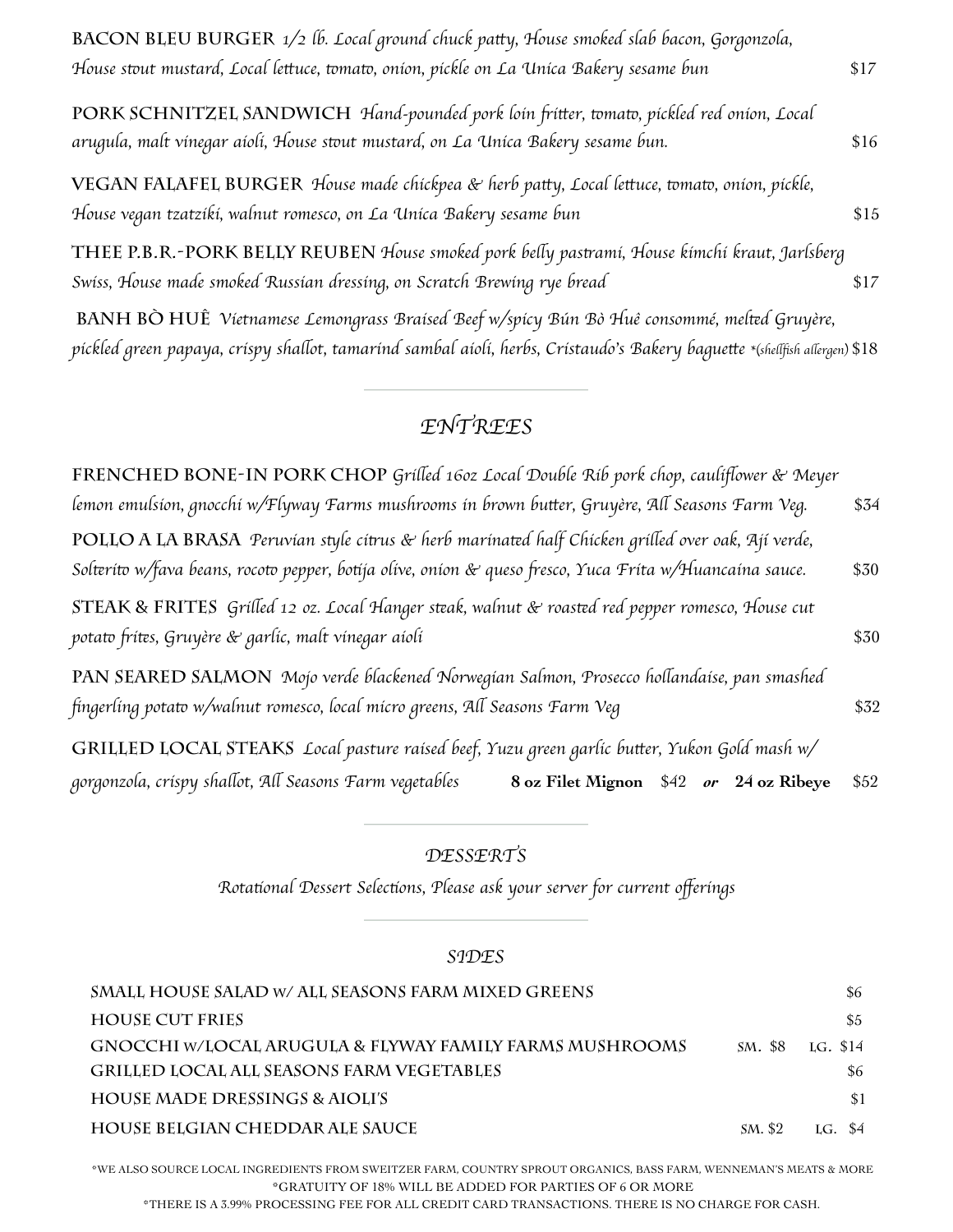

## **BISCUITS & GRAVY**

*Grandma Betty*'*s* "*Cat Head*" *Biscuits, House Prosecco Pork Sausage and Pork Belly Burnt Ends Gravy, Two Fried Eggs, Scallions, Local* "*Rambo*" *Radish Sprouts* **\$12**

## **BREAKFAST POUTINE**

*House Cut Fries, House Prosecco Pork Sausage and Pork Belly Burnt Ends Gravy, Two Fried Eggs, Cilantro Crema, Scallions* **\$12**

#### **BRISKET BENEDICT**

*House Smoked Beef Brisket Eggs Benedict, Poached Eggs, Wilted Local Arugula, English Muffin, Champagne Hollandaise Foam, Served w/House Cut Fries* **\$16** 

#### **CHILIQUILES**

*Pork Chorizo, Fried Potatoes, Scrambled Eggs, House Tortilla Chips, Queso Chihuahua, Tossed in Chili Verde Sauce, Crema Oaxaque*ñ*a, Salsa Verde, Pickled Purple Onions, Cilantro, Cotija* **\$13**

## **BREAKFAST SCHNITZEL**

*Hand Pounded Pork Tenderloin Schnitzel, House Prosecco Pork Sausage and Pork Belly Burnt Ends Gravy, Jarlsberg Swiss, Two Fried Eggs, Scallions*

**\$14**

#### **BIBIMBAP**

*Steamed Rice, Grilled Bulgogi Marinated Flank Steak, Egg Over Easy, Ginger Scallion Sauce, Kimchi, Mixed Spicy Banchan, Gochujang, Chili Sauce* **\$14**

#### **BREAKFAST BANH MI**

*House Smoked Pork Belly, Green Papaya and Cilantro Slaw, Cucumber, Hoisin, Two Fried Eggs, La Unica Bakery Baguette* **\$14**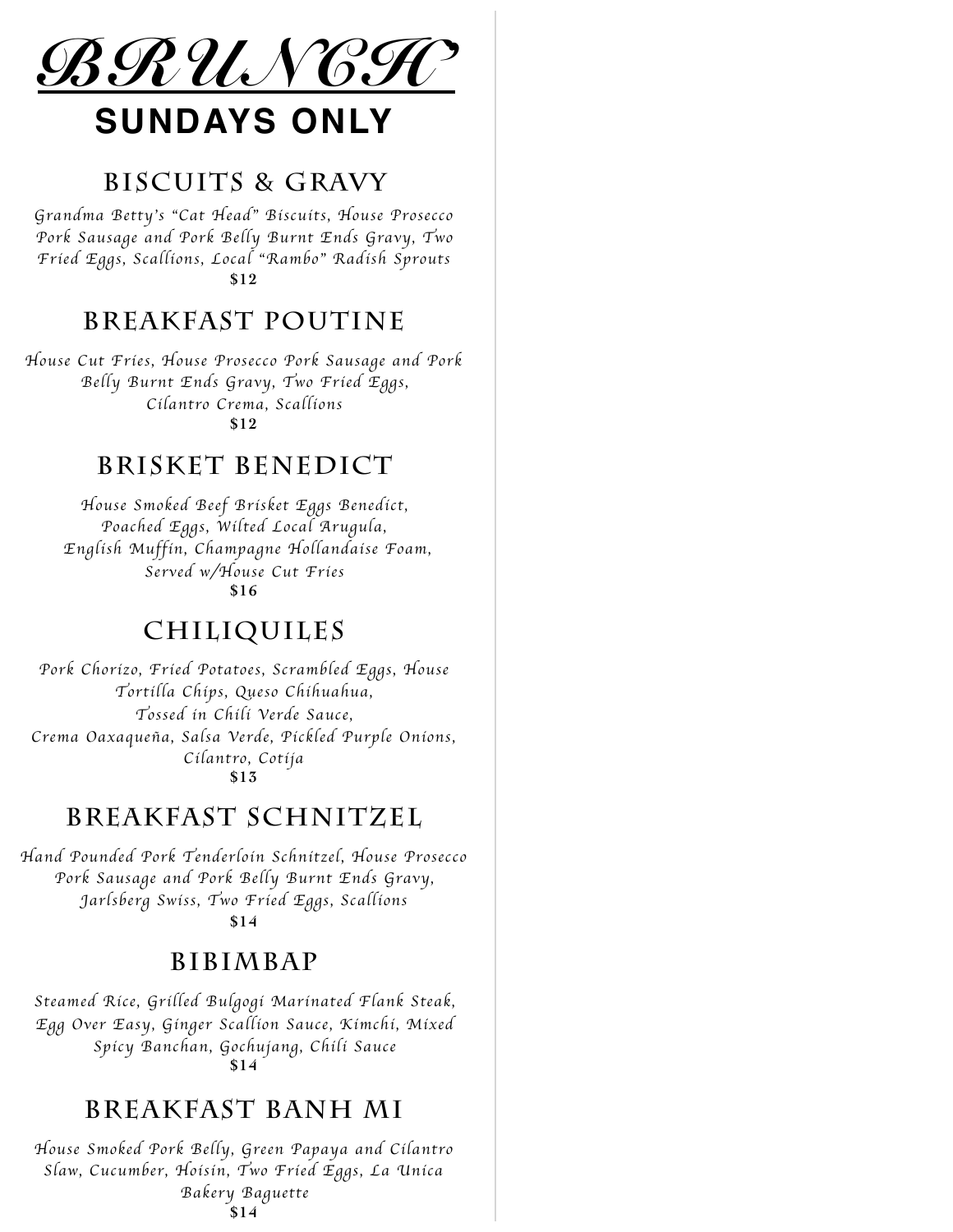## **DOMESTIC BOTTLES**

BUDWEISER **\$3.5** BUDLIGHT **\$3.5** COORS LIGHT **\$3.5** MILLER LITE **\$3.5** MICHELOB ULTRA **\$3.5 DOMESTIC/IMPORT CANS**  PBR TALL-BOY **\$3** GUINNESS NITRO **\$4.5 IMPORT BOTTLES**  CORONA EXTRA **\$4.5** MODELO ESPECIAL **\$4.5** MODELO NEGRA **\$4.5 CRAFT BOTTLES/CANS** 

BLUE MOON | BELGIAN WHITE **\$4.5** BIG MUDDY | VANILLA STOUT **\$4.5** BIG MUDDY | DUNKLEDOG **\$4.5** GLUTENBERG | BLONDE **(GF) \$6** GLUTENBERG | DOUBLE IPA **(GF) \$6 HARD KOMBUCHAS** 

ALLKIND | JUICY CITRUS **\$6** ALLKIND | SUPER BERRY **\$6** ALLKIND | TROPICAL TURMERIC **\$6 NON-ALCOHOLIC** 

LOCAL COFFEE FROM JEN'S JOE **\$2.5** EARL GREY/HIBISCUS ICED TEA **\$2.5** BOYLANS CRAFT CANE SODAS **\$2.5** DIET COKE **\$2.5** WELLBEING N/A | DARK AMBER **\$5**

WELLBEING N/A | GOLDEN **\$5** WELLBEING N/A | IPA **\$5** WELLBEING N/A | WHEAT **\$5**

\*We have a **20** tap keg system with an extensive selection of local, national and international craft beers that change daily. To view our craft beer selection, go to: **www.untappd.com**

# **PUBLIC HOUSE WINE**

#### **WHITES**

CAPOSALDO | PINOT GRIGIO **\$7**|**21** Veneto | Italy MEIOMI | CHARDONNAY **\$9**|**27** Santa Barbara | California CURIOUS | ROSÉ **\$8**|**24** Tierra De Castilla | Spain SUMMER WATER | ROSÉ **\$12**|**36** Acampo | California DANSK MJØD-VIKING BLÖD | VIKING HONEY MEAD W/GINGER HIBISCUS **\$63** Billund | Denmark

#### REDS

DOMAINES PAUL MAS RESERVE | MALBEC **\$7**|**21** Pays d'Oc | Southern France RODNEY STRONG | CABERNET SAUVIGNON **\$7**|**21** Sonoma | California UPSHOT | ZINFANDEL BLEND **\$12**|**36** Sonoma | California FRANCIS COPPOLA CLARET | CABERNET SAUVIGNON **\$10**|**30** Geyserville | California ORIN SWIFT MACHETE | RED BLEND **\$90** Napa | California

#### SPARKLING

VEUVE DU VERNAY | BRUT **\$8**|**24** Beaune | France RUFFINO | PROSECCO **\$8** Veneto | Italy CANELLA | BRUT SPARKLING ROSÉ **\$12** Prosecco | Italy

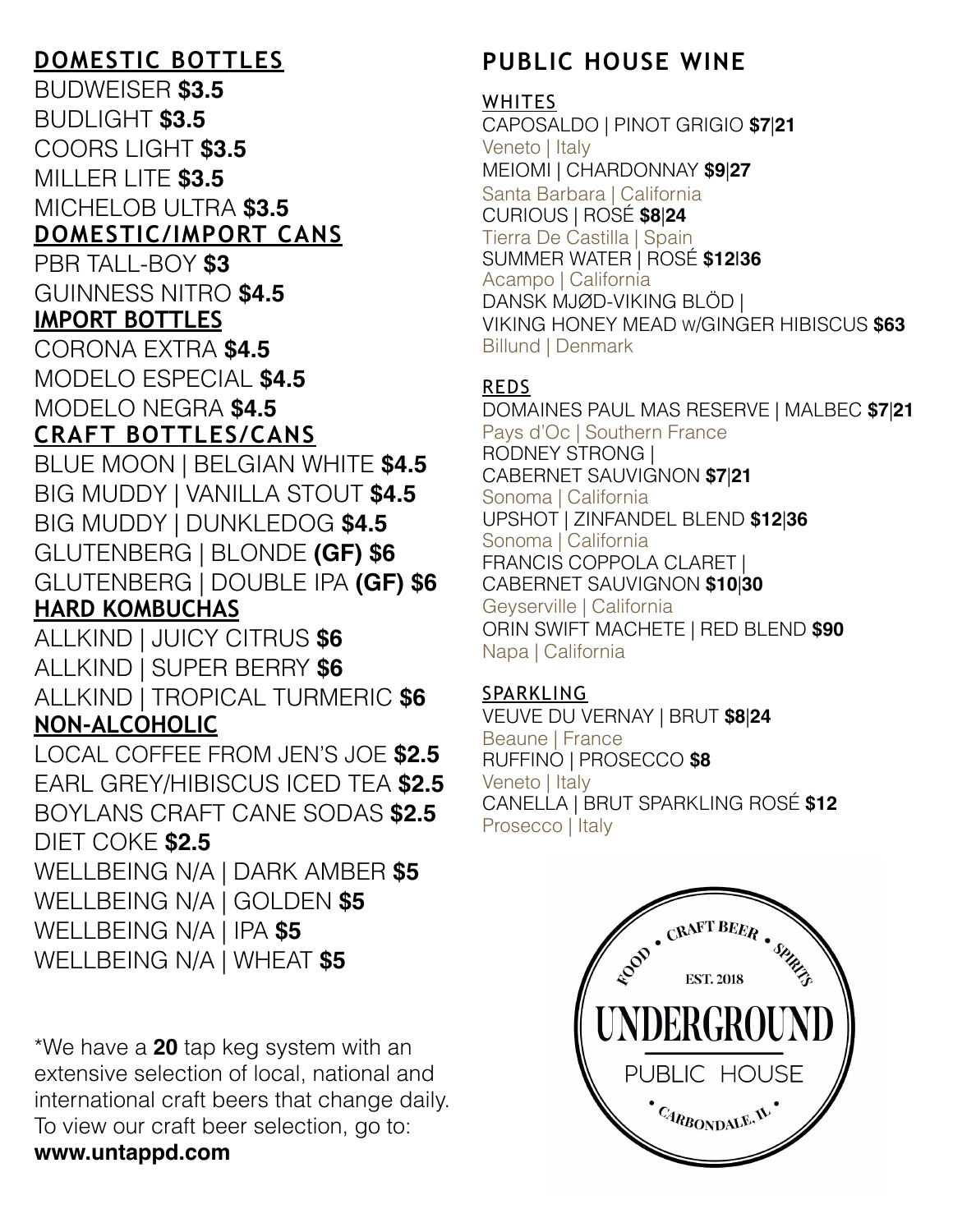

*Cocktails* 

# **OLD FASHIONED 10**

*Mich*t*r*'*s American Sm. Batch, Angostura bi*t*ers, simple syrup, wild Amarena cherry, charred orange peel*

# **MANHATTAN 12**

*Mich*t*r*'*s Rye, Carpano An*t*ca Vermou*t*, Angostura Bi*t*ers, wild Amarena cherry*

# **MARKET MOJITO 10**

*House in*f*sed Bacardi Silver, Elder*fl*ower Cordial, crushed local mint,* f*esh pressed lime, club soda \*Ask your server about our current local* f*uit in*f*sions*

# **CUCUMBER MARTINI 12**

*Local Cucumber in*f*sed Ti*t'*s Vodka, St. Germain,* f*esh pressed lemon, simple syrup, Prosecco*

# **PEPPER PALOMA 9**

*Horni*t*s Plata Tequila in*f*sed w/spicy Serrano chili,* f*esh pressed lime, grape*f*uit juice spritzer*

# **MEZCAL OLD FASHIONED 12**

*Del Maguey Chichicapa, Ancho Reyes, House Cacao bi*t*ers,* f*esh pressed lime, simple syrup, Tajin rim*

# **MARKET MULE 9**

*House in*f*sed Ti*t'*s Vodka,* f*esh pressed lime, spicy ginger beer \*Ask your server about our current local* f*uit in*f*sions*

# **MICHELADA TAMARINDO 7**

*Modelo Negra or Especial, house spicy Michelada juice mix, tamarindo,* f*esh lime juice, Tajin rim*

# **BLACK & BLUE DAILY 12**

*House in*f*sed Blackberry/Blueberry Hendrick*'*s Gin, House Earl Grey & Hibiscus* t*a, Lemonade, charred rosemary*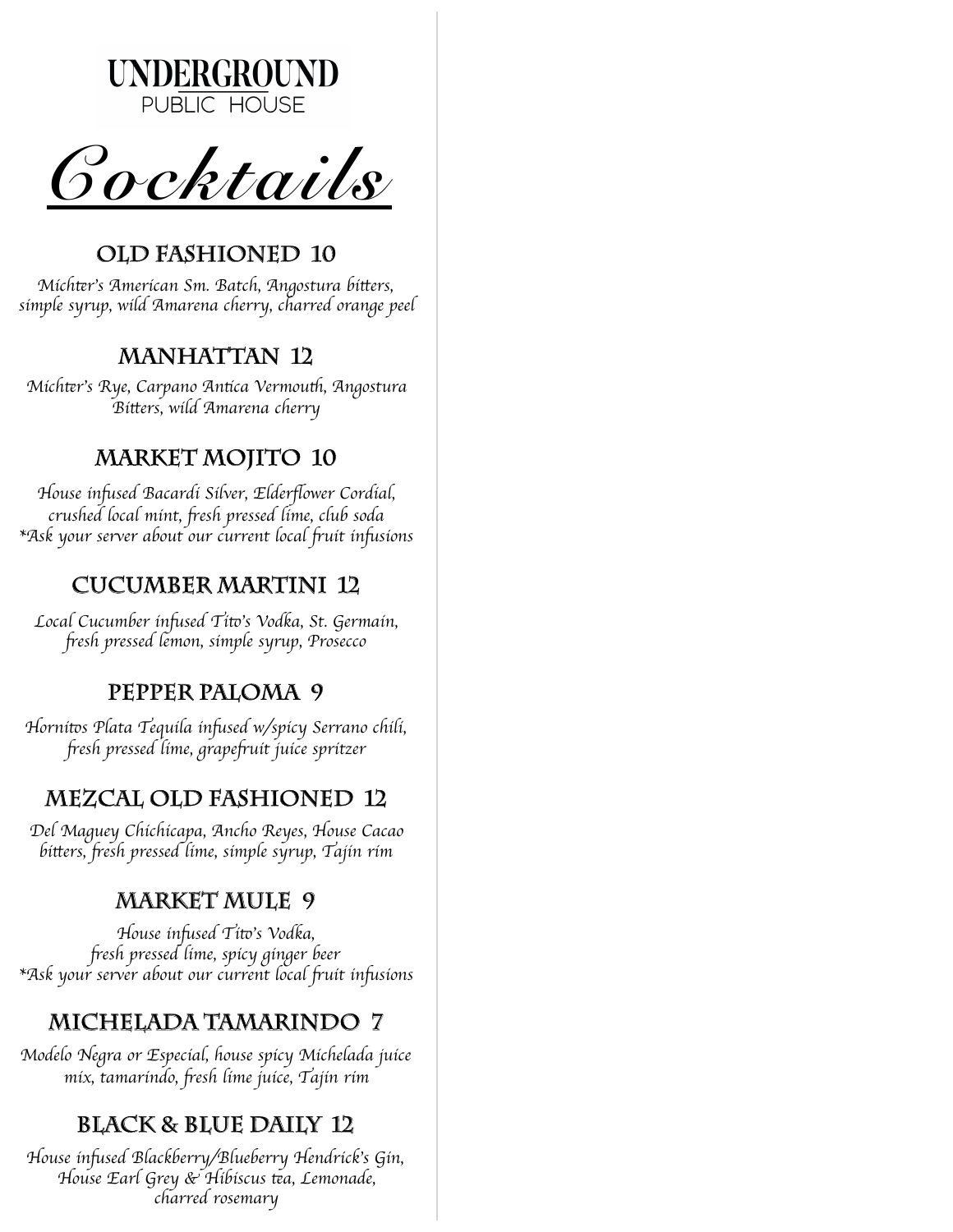

# SPIRITS & CORDIALS

# **VODKA**

| <b>ABSOLUT</b>              |   |
|-----------------------------|---|
| <b>ABSOLUT CITRON</b>       | 6 |
| <b>BELVEDERE</b>            | 8 |
| <b>CHOPIN</b>               | 8 |
| <b>GREY GOOSE</b>           | 8 |
| <b>KETEL ONE</b>            | 8 |
| <b>TITO'S</b>               | 6 |
| WHEATLEY                    | 6 |
| <b>HOUSE INFUSED VODKAS</b> | * |
|                             |   |

# **GIN**

| <b>BOMBAY SAPPHIRE</b> | 6  |
|------------------------|----|
| <b>FEW BARREL GIN</b>  | 10 |
| <b>HENDRICKS</b>       | 8  |
| <b>MONKEY 47</b>       | 12 |
| <b>NOLETS</b>          | 8  |
| <b>PLYMOUTH</b>        | 8  |
| <b>TANQUERAY</b>       |    |

# **RUM**

| <b>BACARDI SUPERIOR</b>       | 6  |
|-------------------------------|----|
| <b>CAPTAIN MORGAN</b>         | 6  |
| <b>CRUZAN BLACK CHERRY</b>    | 6  |
| <b>FLOR DE CANA 18</b>        | 12 |
| <b>GOSLINGS BLACK SEAL</b>    | 6  |
| <b>RUM HAVEN COCONUT</b>      | 6  |
| <b>ZAYA GRAN RESERVE</b>      | 8  |
| <b>ST JAMES RHUM-AGRICOLE</b> | я  |
|                               |    |

# **TEQUILA**

| <b>CASA MIGOS AÑEJO</b>    | 12 |
|----------------------------|----|
| <b>CLASE AZUL REPOSADO</b> | 18 |
| <b>CORRALEJO AÑEJO</b>     | 10 |
| <b>CORRALEJO REPOSADO</b>  | 8  |
| DON JULIO 1942             | 25 |
| DON JULIO BLANCO           | 8  |
| <b>JALAPENO INFUSED</b>    | 8  |
| <b>PATRON SILVER</b>       | 8  |
| <b>HORNITOS PLATA</b>      | F  |